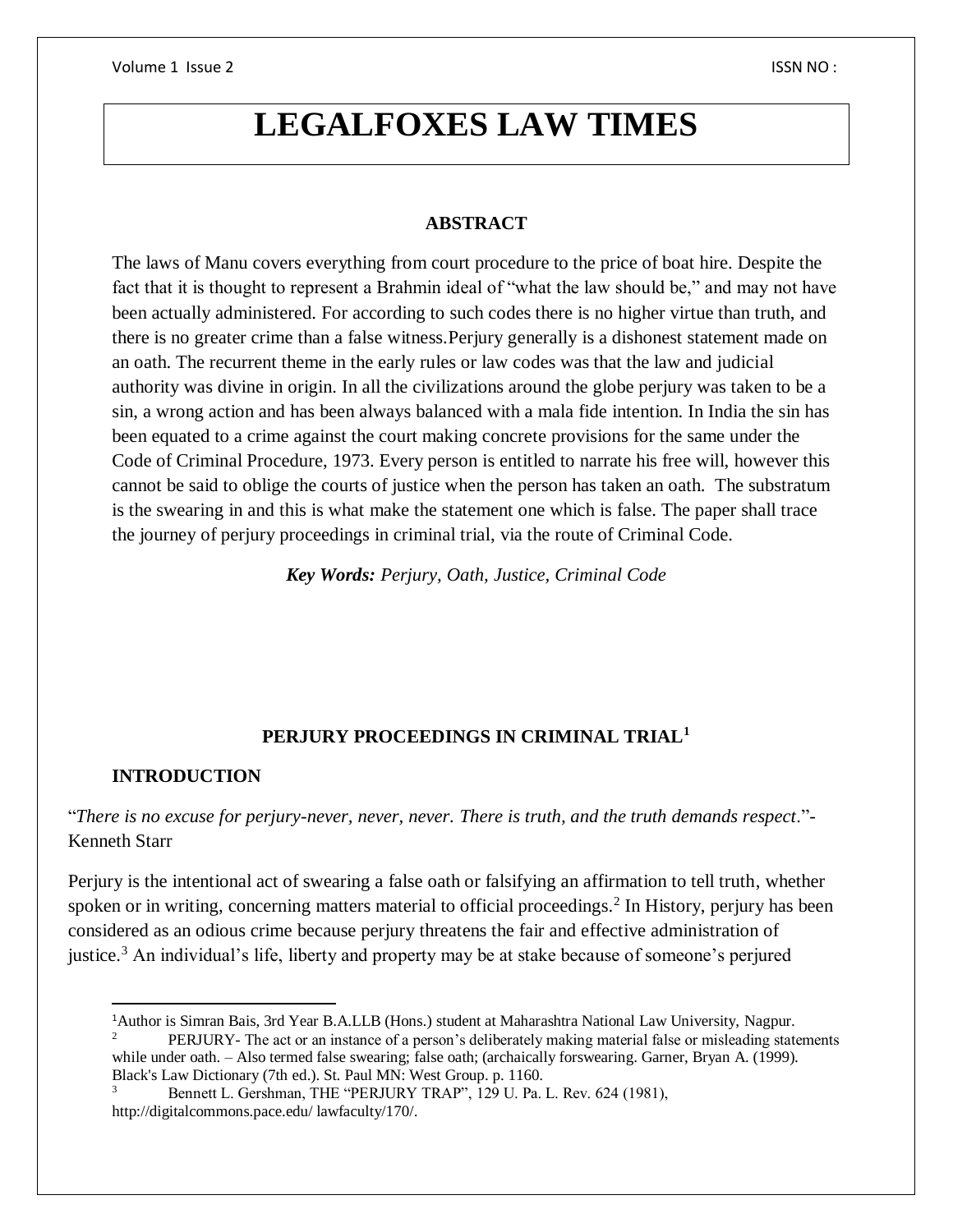testimony. It also pose as threat to public protection. Cases of bribery, corruption, extortion etc. would not be investigated and concluded due to perjured testimonies. Perjured testimony is an obvious and flagrant affront to the basic concepts of judicial proceedings. Effective restraints against this type of egregious offense are therefore imperative.<sup>4</sup>This ought to be fair criminal proceedings so interfered with perjury does violate the '*due process'*. <sup>5</sup> Moreover, perjury proceedings require oath, which is considered as an icon in law<sup>6</sup> and this makes the proceedings sacred in nature. In common law it is "the willful giving, under oath, in a judicial proceeding or course of justice, of false testimony material tothe issue or the point of inquiry".<sup>7</sup> Principles of perjury are expressed under section 209 of the Indian Penal Code and section 340 of Code of Criminal Procedure.

In *Dalip Singh v. State of U.P.* <sup>8</sup> the Hon 'ble Supreme Court noted:

"*For many centuries, Indian society cherished two basic values of life i.e. Satya (truth) and Ahimsa (non-violence). In the last 40 years, a new creed of litigants has croppedup. Those who belong to this creed do not have any respect for truth. They shamelessly resort tofalsehood and unethical means for achieving their goals. In order to meet the challenge posed by thisnew creed of litigants, the courts have, from time to time, evolved new rules and it is now wellestablished that a litigant, who attempts to pollute the stream of justice or who touches the purefountain of justice with tainted hands, is not entitled to any relief, interim orfinal*."

There is a further difference between perjury and false statements, where perjury connotes corruption and recalcitrance, falseswearing, usually made in a written statement while not under oath, connotes mere falsehood without moral judgment.<sup>9</sup>

#### *History of Perjury Proceedings*

An assertion which the assertor does not believe to be true while making it or on which he is ignorant, such assertion upon an oath when duly administered in a judicial proceeding before a competent court of the truth of some matter of fact, material to the question depending in that proceeding amounts to perjury.<sup>10</sup>

While analyzing the early stages of the legal history it can be seen that perjury was a nonconsiderate sin rather than a crime punishable by the supernatural forces with supernatural penalties. The reason for such categorization was the belief that the injury done by the wrong assertor on an oath is not a wrong just against the society but against the divine beings in whose

 $\overline{4}$ 4 United States v. Mandujano, 425 U.S. 564, 576 (1976).<br> $\frac{5}{100}$  Giglio v. United States 405 U.S. 150 (1972).

 $^{5}$  Giglio v. United States, 405 U.S. 150 (1972).<br>
A Reconsideration of the Sworn Testimony R

<sup>6</sup> A Reconsideration of the Sworn Testimony Requirement: Securing Truth in the Twentieth Century, 75

MICH. L. REV. 1681, 1707 (1977).

<sup>7</sup> J. BISHOP, 2 Commentaries on the Criminal Law sec. 860, 1858.

<sup>8</sup> **Dalip Singh v. State of U.P., (2010) 2 SCC 114.**

<sup>&</sup>lt;sup>9</sup> The Language of Perjury Cases, ROGER W. SHUY, Oxford University Press.<br><sup>10</sup> STEDHAN Digest of the Criminal Law,  $\Delta$ rt, 135

STEPHAN, Digest of the Criminal Law, Art. 135.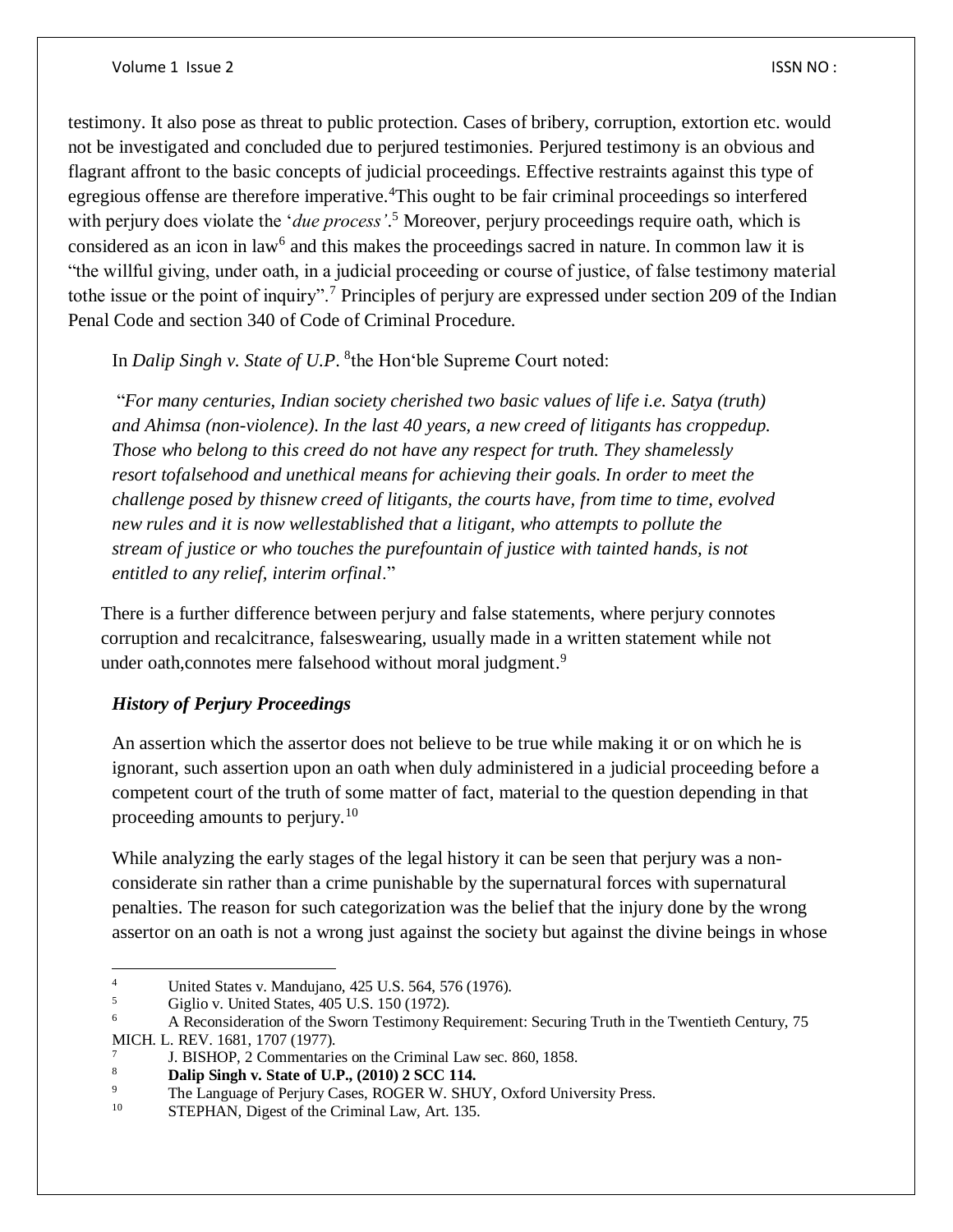name the oath was administered and wrongly taken. In Roman law, the empire hold the perjurer simply under the Divine reprobation and he was not dealt with as a criminal, except where he had been bribed to withhold truth, or give false evidence, or where the oath was by the genius of the emperor.<sup>11</sup>In England, perjury, as being a sin was originally a matter of ecclesiastical cognizance.<sup>12</sup>

## **THE INVENTION OF A COMMON LAW CRIME: PERJURY AND THE ELIZABETHAN COURTS**

The accepted opinion of the Perjury Statute is that of a "great landmark" (the phrase is Plucknett's)<sup>13</sup> in that it made perjury by witnesses a crime punishable at the common law. Previous to this legislation, the only perjury punishable at the common law was that of jurors; otherwise, to quote Maitland, "our ancestors perjured themselves with impunity." This opinion seems to have been first arrived at in its modem form by the nineteenth-century jurist Sir James Fitzjames Stephen<sup>14</sup> and has been accepted, with only minor modifications, by modern scholars.In this view, the delay in formulating a common law crime of perjury was the result of the slow evolution of the jury from functioning as witness to functioning as judge and the corresponding delay in formulating procedures dealing with witnesses.

Accordingly,other than the attaint of a perjured jury, the only perjuriespunishable before the Statute of 1563 were those punishable eitherby ecclesiastical courts<sup>15</sup> or by conciliar courts, in particular by the Court of Star Chamber.<sup>16</sup>This rather deplorable situation was remediedby the Perjury Statute which set penalties for perjury and thesubornation of perjury and established a procedure for compellingthe attendance of witnesses. The statute saved the preexistingjurisdictions of the ecclesiastical and conciliar courts and added anew one, that of the common law courts. <sup>17</sup>Early in the nineteenth century, James EndellTyler concluded his examination of the topic with some frustration<sup>18</sup>:

The history of Perjury, considered as a crime *against the state,*and therefore to be *punished by the civil magistrate,* is full of interest. It is however, at the same time, surrounded by manydifficulties, and involved in much doubt. For that punishments have been, in various ages and countries, enacted against perjury, and have been actually inflicted, there can, I conceive, be no question: and yet, against the clear evidence of history, we are repeatedly told, not in learneddissertations only, but on the

 $\frac{12}{13}$  *Ibid.* 

 $11$ <sup>11</sup> R.H. UNDERWOOD, False Witness: A Lawyer's History of the Law of the Perjury, 1993.<br> $12$ 

<sup>13</sup> T. F. T. PLUCKNETT, A Concise History of the Common Law (5th ed. 1956).

<sup>14</sup> J. F. STEPHEN, A History of the Criminal Law of England 240-50 (1883). Stephen, himself, was very interested in the crime of perjury; see L. Radzinowicz, Sir James Fitzjames Stephen (/829-/894) and his Contribution to the Development of Criminal Law 25, 27 (1957).

<sup>&</sup>lt;sup>15</sup> W. HOLDSWORTH, A History of English Law, (3rd ed. 1945).

 $\frac{16}{17}$  *Supra*, note 12.

<sup>&</sup>lt;sup>17</sup> A good summary of the statute is in Holdsworth Report.<br><sup>18</sup> LAMES ENDELL TVLER Onthe: their Origin Nature a

<sup>18</sup> JAMES ENDELL TYLER, Oaths: their Origin, Nature and History, 1834.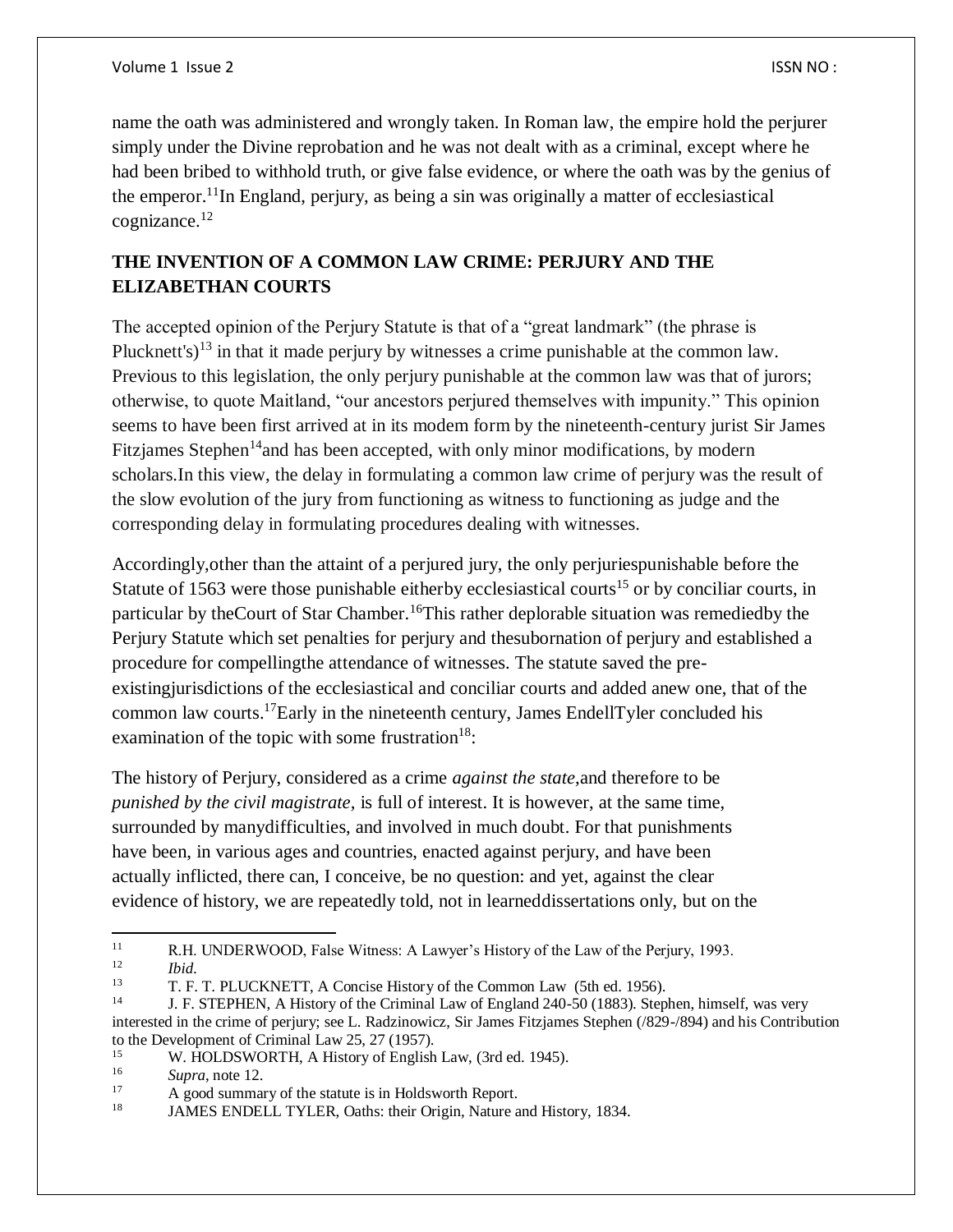testimony of practical men, that the false-swearer and perjurerwas left in former days entirely to the vengeance of the Deity,whose majesty he had insulted, and whose anger he had invoked.<sup>19</sup>

The context within which perjury had developed during the middle Ages continued to surround perjury after the Statute of 1563. Perjury continued to be regarded as a crime which was, at least in part, ecclesiastical.The rules that perjury must be in judicial proceedings and in matters of substance were articulated by King's Bench<sup>20</sup> and Common Pleas<sup>21</sup> respectively. **WHETHER PERJURY PROCEEDINGS BE AT PAR WITH HOMICIDE**

In the case of *Emperor v.PurushottamIshvarAmin*<sup>22</sup>it was argued that false evidence in a Police investigation and false evidence in a judicial proceeding do not form a series of acts and cannot be linked together in the alternative charges. If a false evidence during a commitment inquiry can be leveled as same with one given in the trial. The same analogy does permit the consideration of false evidence in a Police investigation to be taken as alternative. The only and must requirement is that the act must form series.

The only factor that makes them a series is that each one of acts lead to an inference as to the guilt of the accused. There may be a number of acts apparently distinct and even occurring in different transactions but when they form a chain of circumstantial evidence pointing to the guilt of the accused they become a series.<sup>23</sup> This circumstantial evidence may prove the accused's connection with a murder. These acts and the murder are the *corpus delicti* and the accused may be charged in the alternative with murder or abetment of murder. So with contradictory statements the connection is that taken together they lead to an inference of the accused's guilt. It can be seen that in this way, if through the means of perjury false evidence is established and ultimately if the conviction takes place or accused is found guilty then it is inferred that the perjury proceeding is at par with homicide.

# **PROCEDURES REQUIRED TO BE FOLLOWED IN TRIAL/PROCEEDINGS IN ASSOCIATION WITH IPC & CRPC**

Lying under an oath in India is a crime. Section 340 of the Criminal Procedure Code 1973 contains the procedure that needs to be followed in perjury proceedings. Under such provision of the law the court has been vested with the power to initiate the *suo moto* perjury proceedings. Further section 344 of the CrPC provides for the courts power to invoke action against the witness appearing in such proceedings and who has knowingly or willfully given false evidence or had fabricated false evidence with the intention to adduce false evidences that is to be used against the interest of either victim or accused. There are various provisions under the Indian

 $\overline{\phantom{a}}$ <sup>19</sup> *Ibid.*

<sup>20</sup>*Stanhope* v. *Blith,* 4 Co. Rep. 15a-15b (27 Eliz.). See also *Wilde* v. *Cookeman,* Noy 34.

<sup>21</sup> *Brown* v. *Mich-.-1,* Noy 37 (37 Eliz.).

<sup>&</sup>lt;sup>22</sup> Emperor v PurushottamIshvar Amin (1921) 23 BOMLR 1.<br><sup>23</sup> Patenlal & Dhirailal, the Indian Banal Code (25th ed. 2015).

Ratanlal&Dhirajlal, the Indian Penal Code (35th ed. 2015).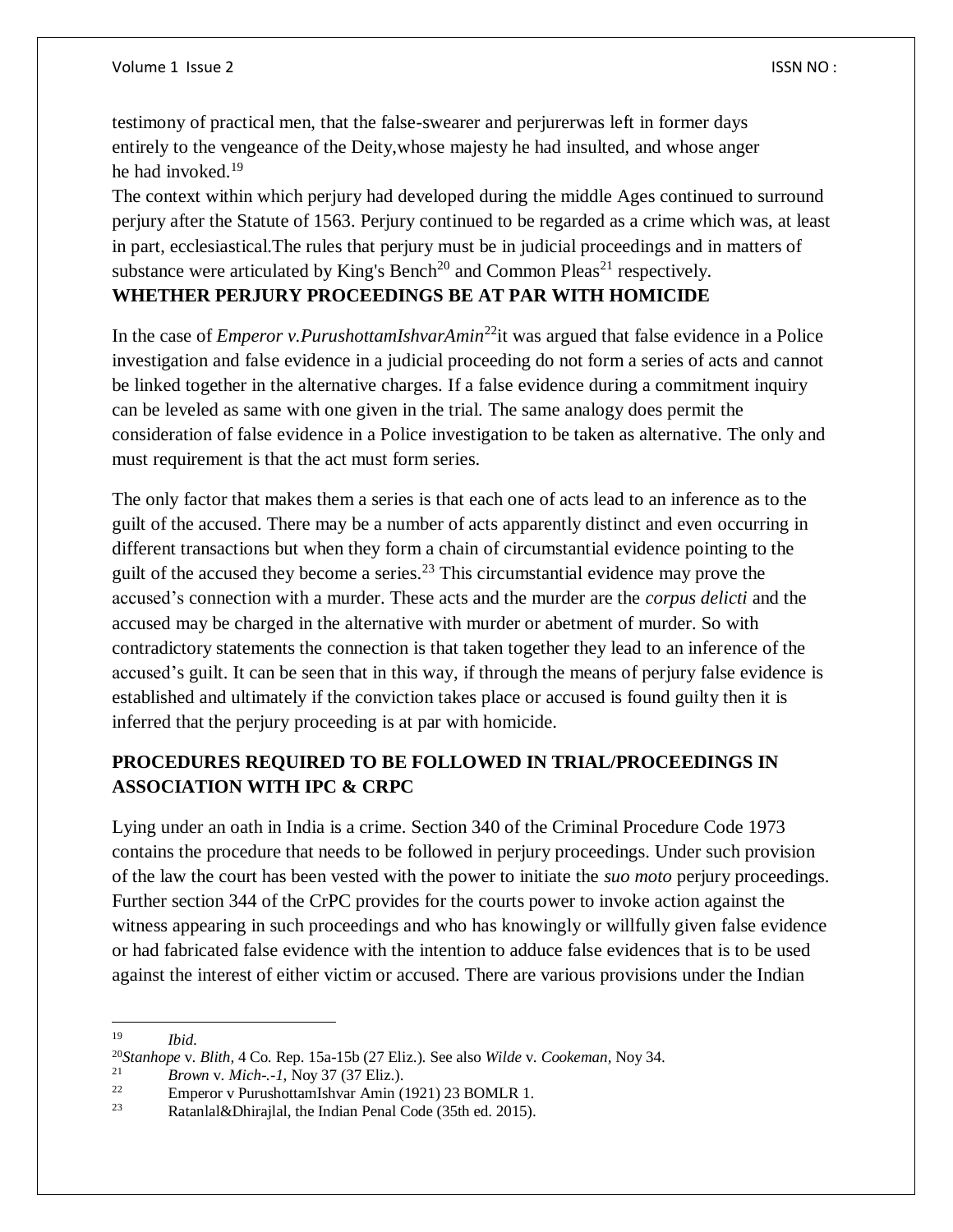Penal Code 1860 that cater to the definition and punishment for various perjuries of opposite parties and other public servants. Section 340 provides procedure in cases mentioned in section 195 upon an application or *suo moto* but the only requirement is, Court must be of the opinion that it is expedient in the interest of justice that an enquiry should be made.

#### **SUPREME COURT ON PERJURY PROCEEDINGS**

In the case of *Mahila Vinod Kumari v. State of Madhya Pradesh*<sup>24</sup>, Hon'ble Supreme Court has held that "the evil of perjury has assumed alarming propositions in cases depending on oral evidence and in order to deal with the menace effectively, it is desirable for the courts to use the provision more effectively and frequently than it is presently done."<sup>25</sup>

In yet another case of *Pritish v. State of Maharashtra<sup>26</sup>* it was held that the stage envisaged in section 340 is not deciding the guilt or innocence of the party against whom proceedings are to be taken before the magistrates. In contrary at this stage the court only considers the upliftment of interest of justice and an order as to the enquiry is passed after such considerations.<sup>27</sup>

The presence or absence of accused does not form a requirement in deciding the expediency question. Moreover, the person against whom the perjury proceedings are instituted does not have any right to participation in the preliminary enquiry.

## **CONCLUSION**

<sup>27</sup> *Ibid.*

 $24$ <sup>24</sup> Mahila Vinod Kumari v. State of Madhya Pradesh AIR 2008 SC 2965.

<sup>25</sup> *Ibid.*

<sup>&</sup>lt;sup>26</sup> Pritish v. State of Maharashtra AIR 2002 SC 236.